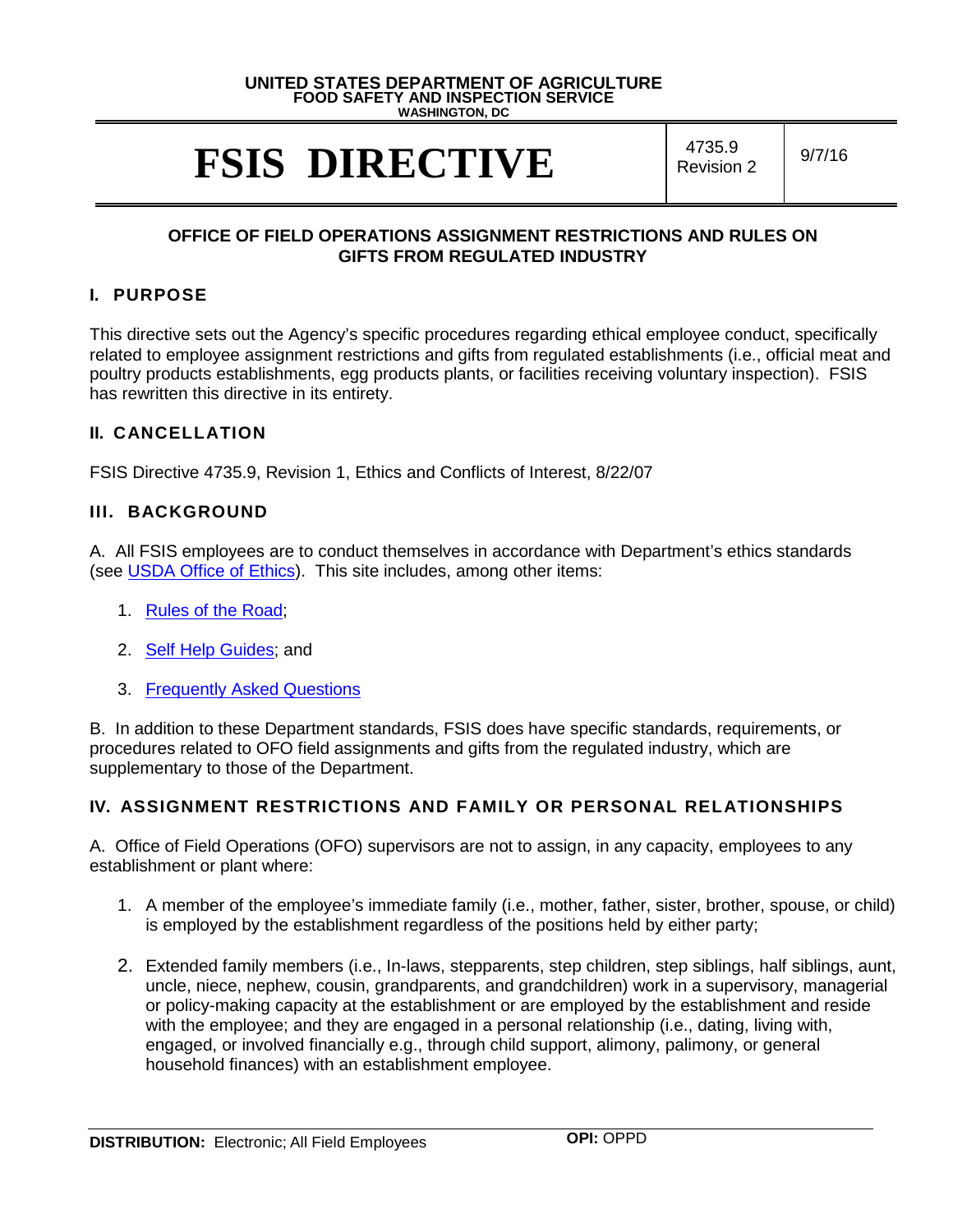B. Family members indirectly employed by the establishment through contracting positions are not considered to pose a conflict of interest regarding the assignment of Agency employees. However, FSIS OFO supervisors are to review contractor responsibilities that directly relate to inspection (e.g., sanitation) for any potential conflicts of interest.

C. In cases of unique or unusual assignment situations, the District Office is to consult with the Labor and Employee Relations (LERD) specialist assigned to their district before making the assignment.

# **V. EXEMPTIONS**

A. The Office of Field Operations (OFO) Assistant Administrator (AA) may grant exemptions from the provisions in Section IV when there is a clear showing that such prohibitions would result in a severe economic or personal hardship for the employee.

B. Employees seeking an exemption are to make their requests in writing to the OFO AA through supervisory channels. Each supervisor is to provide comments and a recommended action on the request before forwarding it to the next higher level.

- C. Employees requesting the exemption are to provide the following information:
	- 1. Name, title, series, grade, organizational unit, and location;
	- 2. Name of the relative and their relationship to the employee;
	- 3. Position, title, and duties performed by the relative;
	- 4. Name and type of establishment;
	- 5. Duration of the employee's assignment and the relative's employment with the establishment in question;
	- 6. An explanation of the proximity and level of interaction between the employee and his or her relative at the work site;
	- 7. A detailed account of the economic or personal hardship that would occur if the employee were to be reassigned; and
	- 8. Any other pertinent facts.

D. When the OFO AA denies an exemption request, the employee has the right to appeal the decision through the negotiated or administrative grievance systems (See the Labor Management Agreement or [FSIS Directive 4771.1,](http://www.fsis.usda.gov/wps/wcm/connect/54085135-d764-4902-b459-f2597c0b0d8d/4771.1.pdf?MOD=AJPERES) *Administrative Grievance System*).

# **VI. ASSIGNMENT RESTRICTION AND PREVIOUS EMPLOYMENT**

A. Employees who previously worked for a business under FSIS mandatory or voluntary inspection for any amount of time during the year prior to becoming an FSIS employee, may not be assigned, in any capacity, to establishments under their previous employer's corporate umbrella for a period of 1 year upon commencement of their FSIS employment. This 1-year prohibition pertains to new hires, intermittents, and permanent employees applying for a reassignment or promotion.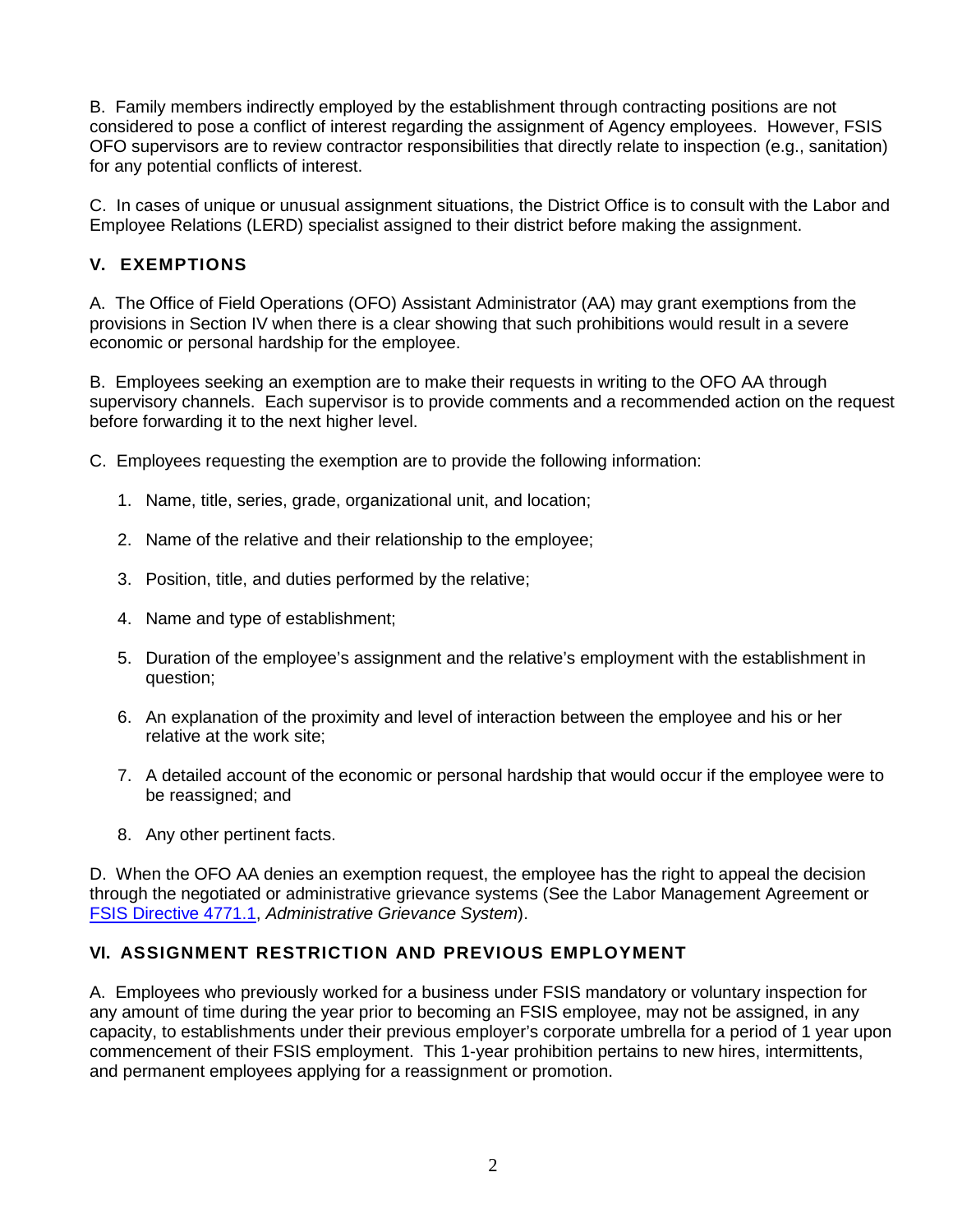B. On a case-by-case basis, the OFO AA may authorize the employee or applicant to forego the 1-year "waiting" period based on a determination that the interest of the Government outweighs the concern that a reasonable person may question the integrity of the Agency's programs and operations.

C. The OFO AA considers the following factors in making this determination:

- 1. Nature of the employee's duties with the former employer;
- 2. Nature of the personal relationship between the employee and the former employer;
- 3. Adverse financial effect that resolution of the matter would have upon the employee involved;
- 4. Degree to which the employee exercises discretion in making decisions affecting the former employer;
- 5. Difficulty involved in reassigning another FSIS employee; and
- 6. Adjustments required to reduce or eliminate any question of the employee's impartiality.

D. OFO supervisors may not assign, in any capacity, employees to any establishment owned or affiliated with a corporation from which employees are receiving an annuity or pension. The OFO AA may grant exemptions to this prohibition if the best interest of the Agency outweighs a possible perception of a financial conflict of interest, based on the factors in B.

# **VII. GIFTS FROM OUTSIDE SOURCES**

A. The Federal Meat Inspection Act (FMIA) provides that all employees authorized to perform duties under the Act are prohibited from receiving anything of value given with the intent to influence their performance of official duties. The Agency's position is that all things of value except in paragraph B, are given with the intent to influence. Specifically, employees may not accept gifts or engage in business or financial dealings (e.g., buying, selling, or trading) with regulated establishments or their employees.

**NOTE**: Although the Poultry Products Inspection Act and the Egg Products Inspection Act do not have the same prohibitive language regarding items of value, FSIS extends the provision of the FMIA to employees working with the regulated industry.

B. The Untied State Office of Government Ethics (USOGE) regulations on receiving gifts from outside sources provide exceptions to prohibiting gift acceptance from entities with which Federal employees conduct business. However, these exceptions do not apply to FSIS employees.

C. On behalf of FSIS, USDA entered into a Memorandum of Understanding with the Attorney General that specifies that the following circumstances do not constitute acceptance of a thing of value:

- 1. Exchanging social gifts in family or personal relationships when the relationship rather than the business is the motivating factor (e.g., employee and parents, spouse, employee's children, or close personal friends);
- 2. Accepting loans from banks or other financial institutions on customary terms to finance proper and usual employee activity (e.g., automobile and home mortgage loans);
- 3. Accepting unsolicited advertising or promotional material of low value (e.g., pens, pencils, note pads, calendars and other things of nominal value), including from a regulated establishment. Accepting gifts such as meat products, alcoholic beverages, or items of higher value, such as boxes of candy, wallets, jewelry and cufflinks, are strictly prohibited;